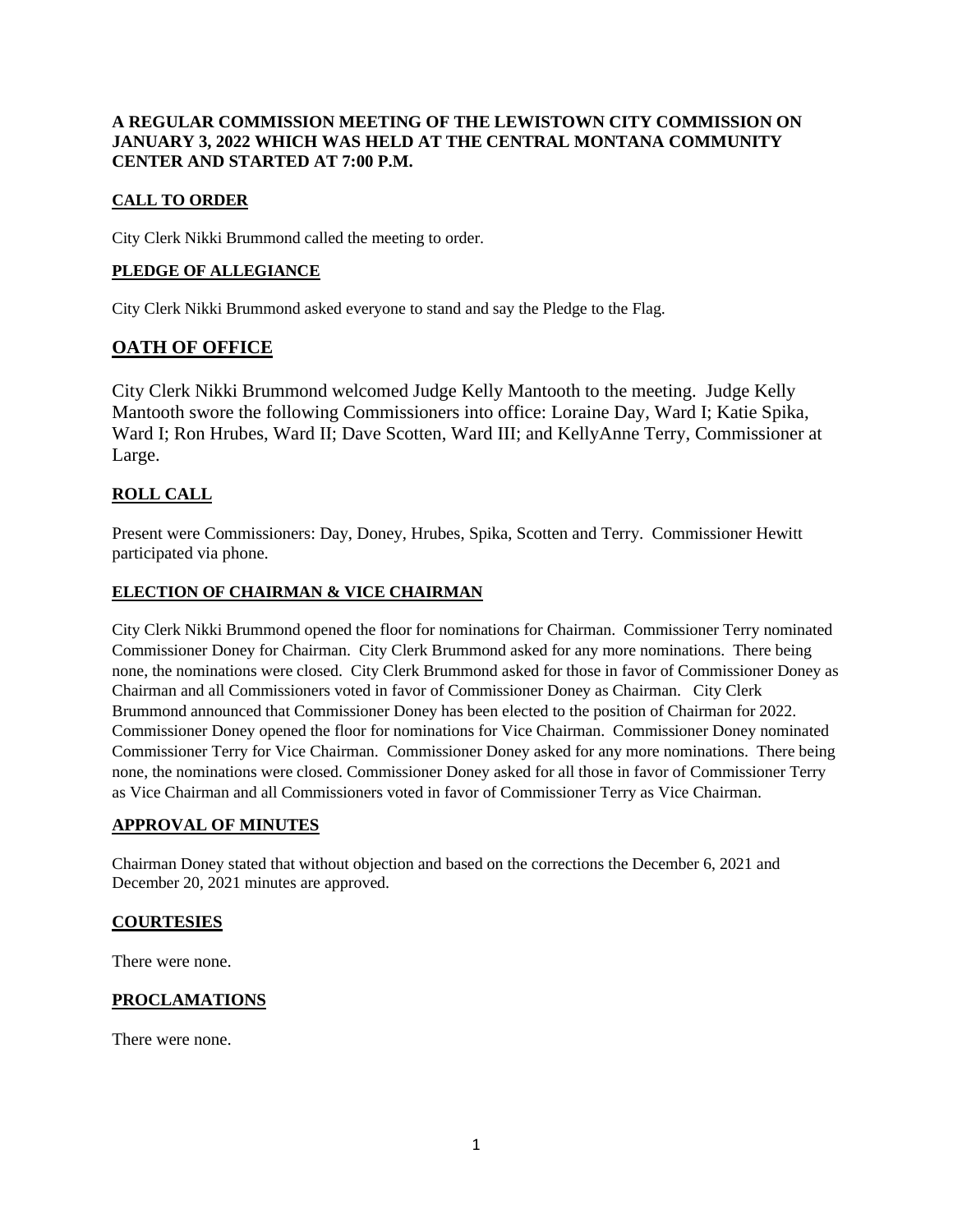## **BOARD AND COMMISSION REPORTS**

Commissioner Doney explained that since the board appointments had not been done yet, there would not be any board reports.

## **CITY MANAGER REPORT**

City Manager Holly Phelps reported on the following issues:

This year's Winter Fair is planned for January 27 through 30, 2022. There are over 20 events that are being held virtually or in person. More informiaotn can be found at<https://www.montanawinterfair.com/>

The Lewistown Ski Skating Association (LISA) will be hosting hockey tournaments the next two weekends at the ice rink. The public can rent ice skates from the Civic Center and a complete schedule for the rink is available on the Lewistown Ice Skating Association Facebook page.

Just a reminder to everyone that fireworks were allowed on New Year's Eve from 10 pm on December  $31<sup>st</sup>$  to 12:30 am on January 1<sup>st</sup>.

Each year the Commission holds a Community Development Block Grant (CDBG) Public Hearing, the purpose of this hearing is to obtain public comments on the City's overall community development needs. These needs include public facilities, economic development and housing needs of the community. This is a requirement for many grants that the City has obtained or may apply for over the next year. The public hearing will be held at a regular Commission meeting in the next couple of months.

The City of Lewistown is now offering email billing. You can have your bill sent to your email each month all you need to do is stop in or call the City Office.

### **PUBLIC COMMENT** – non agenda items

There were none.

### **CONSENT AGENDA**

Commissioner Day made the motion to approve the consent agenda and Commissioner Terry seconded the motion. The motion passed unanimously. The consent agenda was the acknowledgment of the claims that have been paid from December 15, 2021 to December 31, 2021 for a total of \$182,681.65

### **\*REGULAR AGENDA – Resolutions, Ordinances & Other Action Items:**

1. Discussion and action on approving entering into a Memorandum of Understanding between Fergus County and the City of Lewistown regarding creation of the Lewistown Fergus City County Health Board

City Manager Phelps explained that before the Commission this evening is a very simple memorandum of understanding (MOU) between the City of Lewistown and Fergus County to start the process to create a City County health board. There are a lot of statutory references in the MOU, but it will be a City County Health Board as outlined by Montana Code. City Manager Phelps explained that the City will have two participating members and foresee this as being short term and temporary as we move forward with the process to create the health board. The process will include the creation of by laws, and documents creating the health board. Commissioner Doney asked if the two members for this board are included in the board appointments on the next item of the agenda. City Manager Phelps answered yes. City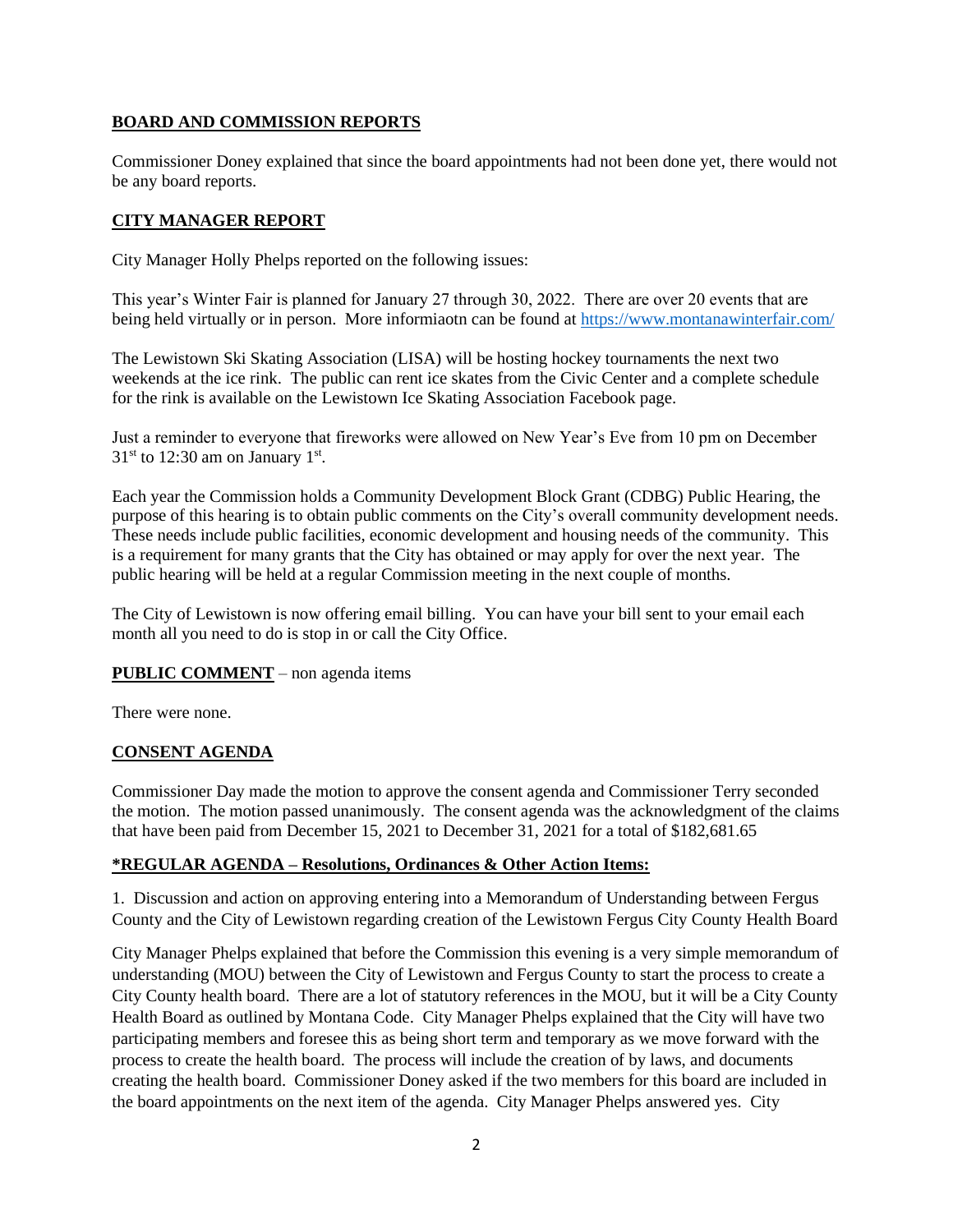Attorney Diekhans stated that this agreement gets the process moving to create the health board in its finalized state. Commissioner Hrubes made the motion to approve entering into a Memorandum of Understanding between Fergus County and the City of Lewistown regarding the creation of the Lewistown Fergus City County Health Board and Commissioner Day seconded the motion. Commissioner Doney asked for comments from the audience and Commission. There being none, the question was called for and the City Clerk called for a role call vote and it passed unanimously.

2. Discussion and action on reappointing Commissioners to the following boards: Airport, Library, Park and Recreation, Lewistown Fergus City County Health Board (2), City County Planning, Central Montana Foundation, Central Montana 911 and Snowy Mountain Development Corporation

City Manager Phelps explained that these are the boards that City Commission representatives are appointed to and have been reviewed at the last couple of meetings. City Manager Phelps commented she hopes that the Commission has had some time to think which board you are interested in serving on. Commissioner Hewitt stated that she would like to remain on the Airport Board. Commissioner Day stated that she is interested in serving on the Parks and Recreation Board. Commissioner Spika stated that she is open to serving on any board, but is most interested in the City County Planning Board, Library and Snowy Mountain Development Corporation. Commissioner Spika stated she would serve on the City County Planning Board. Commissioner Terry stated that she would like to serve on the Central Montana Foundation Board. Commissioner Doney commented that she would like to continue serving on the Library Board as she had done so for a few years and has made some alliances and feels there is a good working group. Commissioner Hrubes stated he would like to serve on the City County Health Board. Commissioner Scotten stated that he is interested in Park and Recreation Board and the Library, because he has a vested interest in Lewistown youth. Commissioner Doney stated that you can serve on more than one board, but there is an opening on the health board, the 911 Board and the City Manager serves on the SMDC Board but a Commission could serve instead. Commissioner Terry asked if the City Manager could be appointed to the health board during this creation phase. City Manager Phelps answered that yes that would be an option. Commissioner Hewitt made the motion to approve appointing Commissioners to the following boards: Airport Board – Commissioner Hewitt; Library Board – Commissioner Doney; Park and Recreation Board – Commissioner Day; Lewistown Fergus City County Health Board – Commissioner Hrubes and City Manager Phelps; City County Planning Board – Commissioner Spika; Central Montana 911 – Commissioner Doney; and Snowy Mountain Development Corporation Board – Commissioner Scotten and Commissioner Day seconded the motion. Commissioner Doney asked for comments from the audience and Commission. There being none, the City Clerk did a roll call vote and the motion passed unanimously.

3. Discussion and action on confirming the City Manager's appointment of Ms. Teri Gilpatrick as the Historic Preservation Officer for the City of Lewistown

City Manager Phelps explained that she is bringing forward the appointment of Teri Gilpatrick to serve as the City of Lewistown's Historic Preservation Officer. Ms. Gilpatrick has worked for the City for several years, she is passionate about the history of the community and her family has a lot of history within the community as well. City Manager Phelps stated that Ms. Gilpatrick has agreed to serve as the Historic Preservation Officer (HPO). Commissioner Terry asked the City Manager to briefly explain the duties of the Historic Preservation Officer. City Manager Phelps explained that HPO serves as a staff member to serve the public with regards to history of the community, the